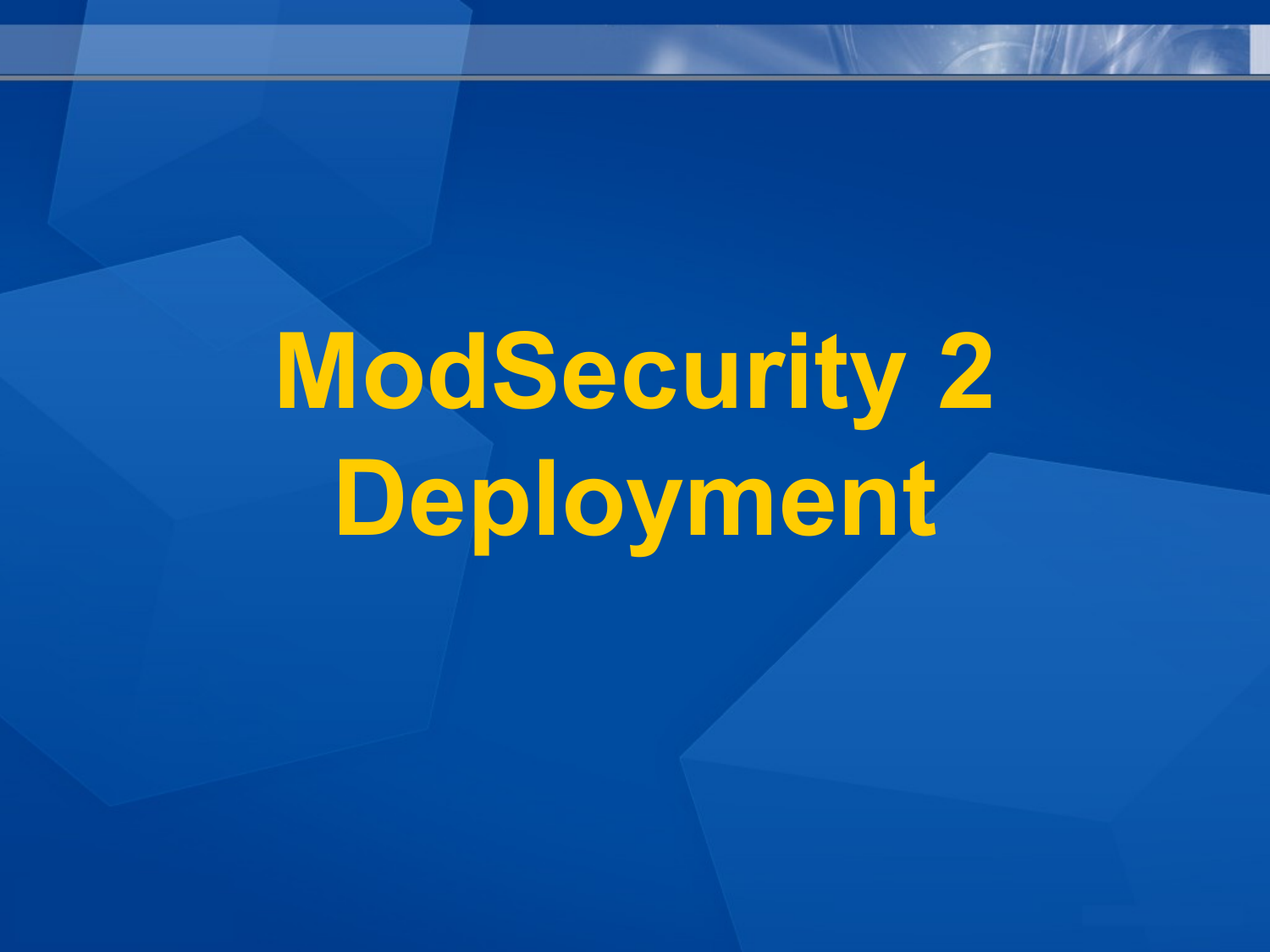#### **Installation**

- ModSecurity can be deployed in **embedded mode**, when it is added directly into web server.
- Or it can function as a **network gateway**, combined with Apache (use 2.2.2 or better) configured to work as reverse proxy.

**ModSecurity does not actually care about the mode of operation. It is only the Apache configuration that will be different. In fact, you can have a hybrid installation too.**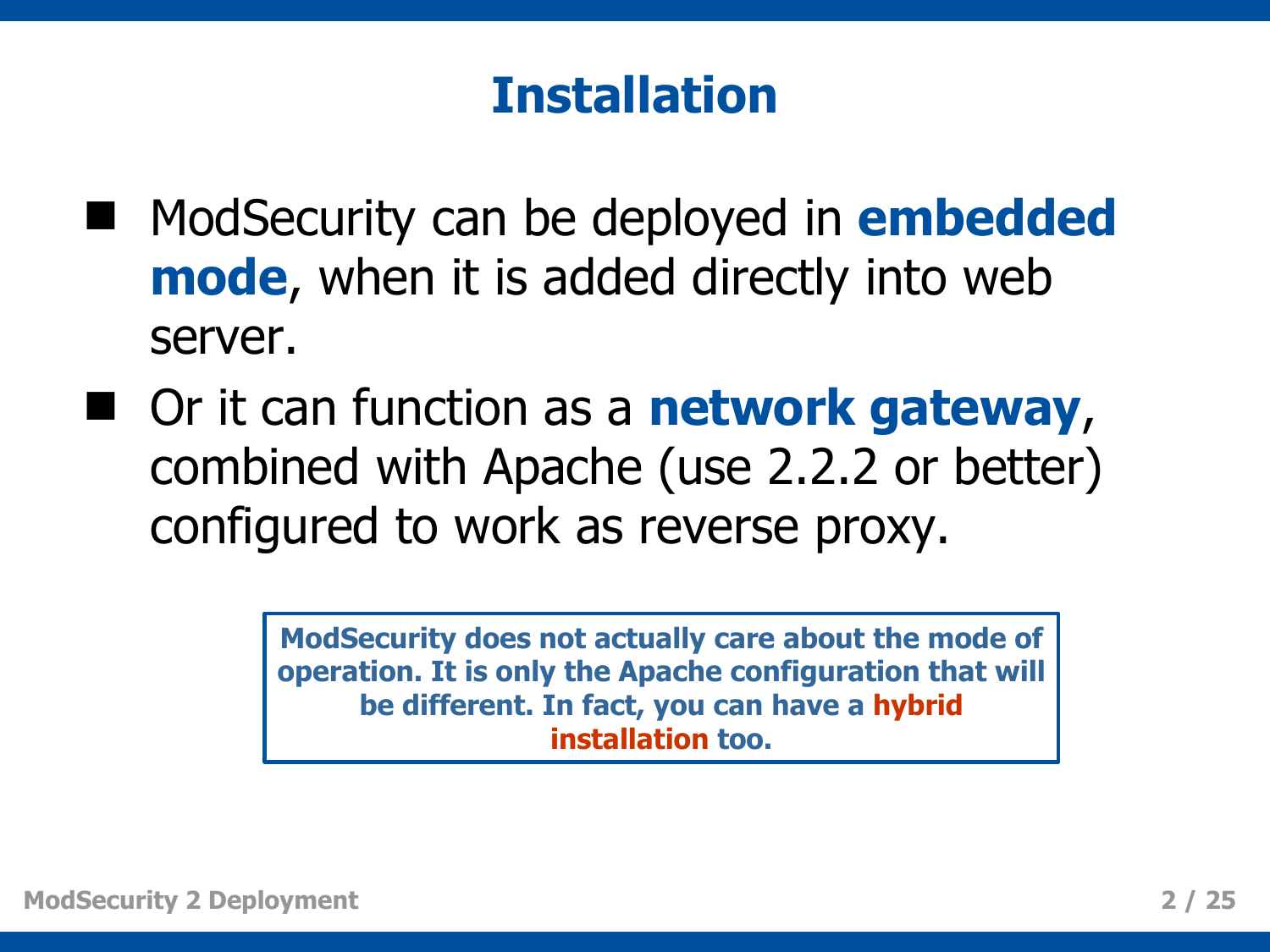#### **Apache Reverse Proxy Installation (1)**

#### **Enable the modules you need.**

- Worker MPM is slightly faster (on Linux) than Prefork.
- Core modules needed:
	- mod\_so
	- mod\_unique\_id
	- mod\_proxy
	- mod\_proxy\_http
	- ▶ mod\_proxy\_balancer
- **Third-party modules** 
	- mod\_proxy\_html [http://apache.webthing.com/mod\\_proxy\\_html/](http://apache.webthing.com/mod_proxy_html/)

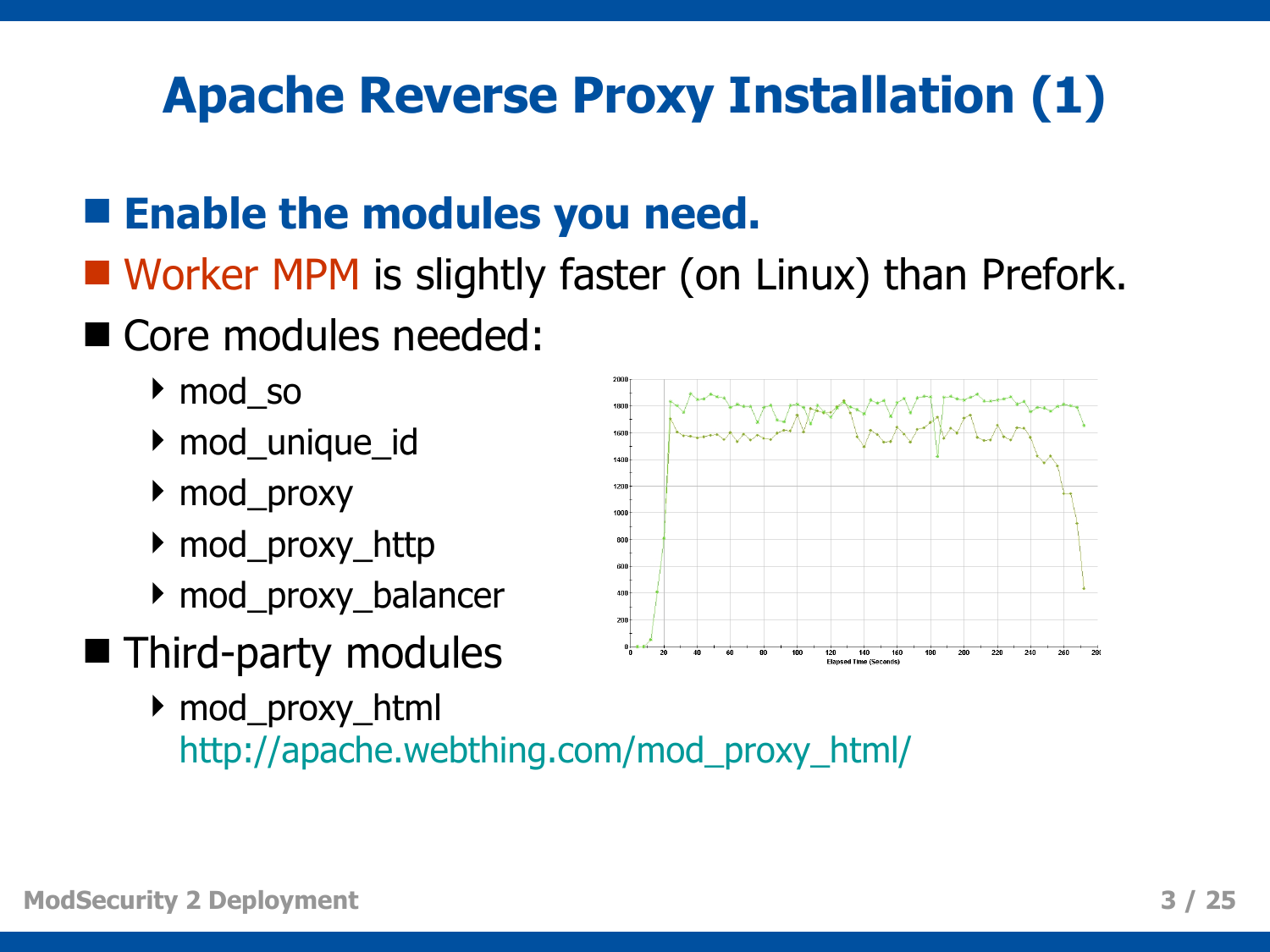## **Apache Reverse Proxy Installation (2)**

#### Useful modules:

- mod\_rewrite
- ▶ mod headers
- mod\_setenvif
- mod\_logio
- ▶ mod\_expires

#### **E** Enablers:

- ▶ mod\_ssl
- ▶ mod deflate
- ▶ mod cache, mod file cache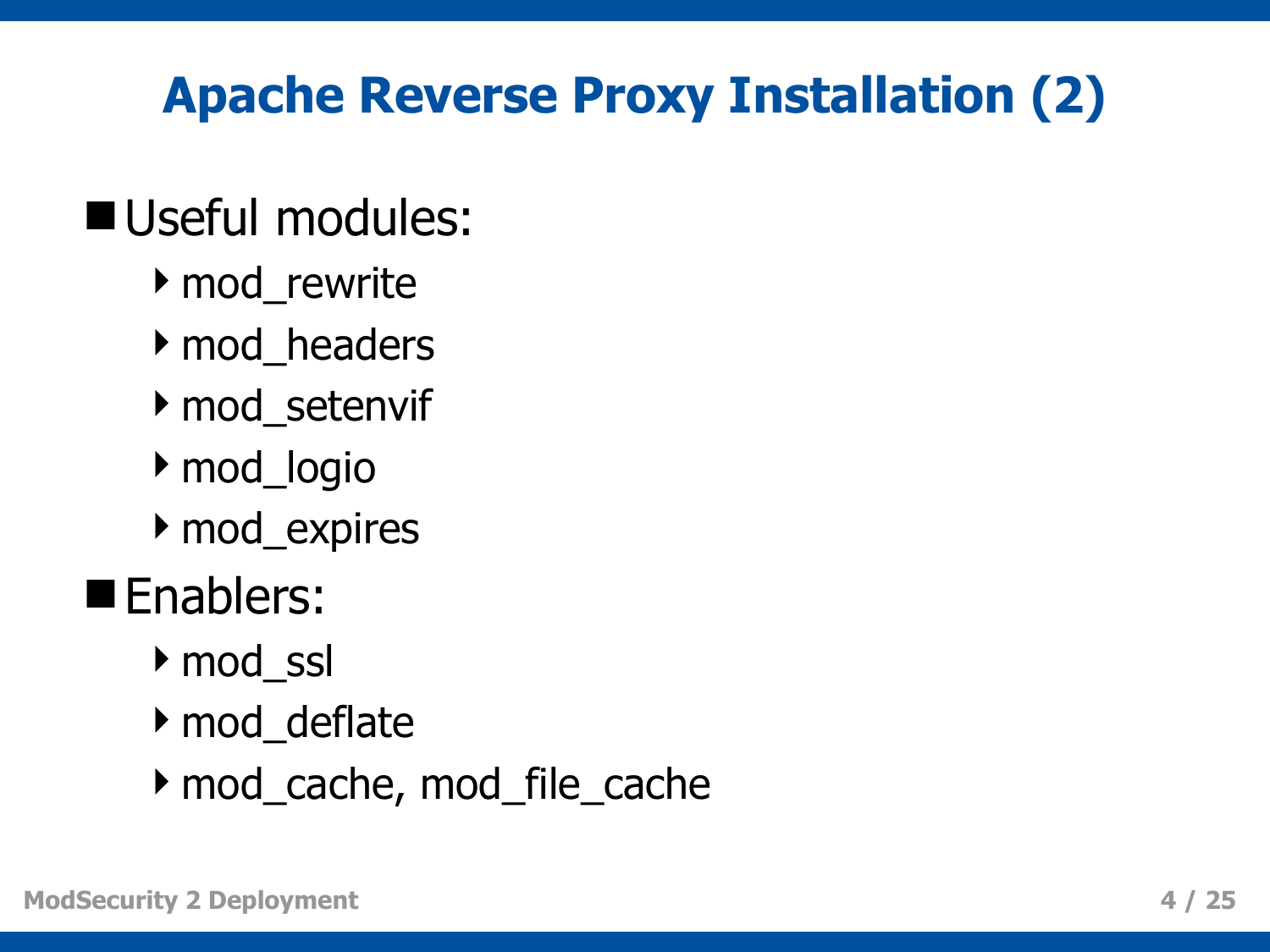#### **Apache Reverse Proxy Installation (3)**

#### **Remove unused modules installed by default.**

- **For example:** 
	- mod\_include (although this one might be useful)
	- mod\_autoindex
	- ▶ mod asis
	- $\rightarrow$  mod\_cgi(d)
	- mod\_negotiation
	- ▶ mod userdir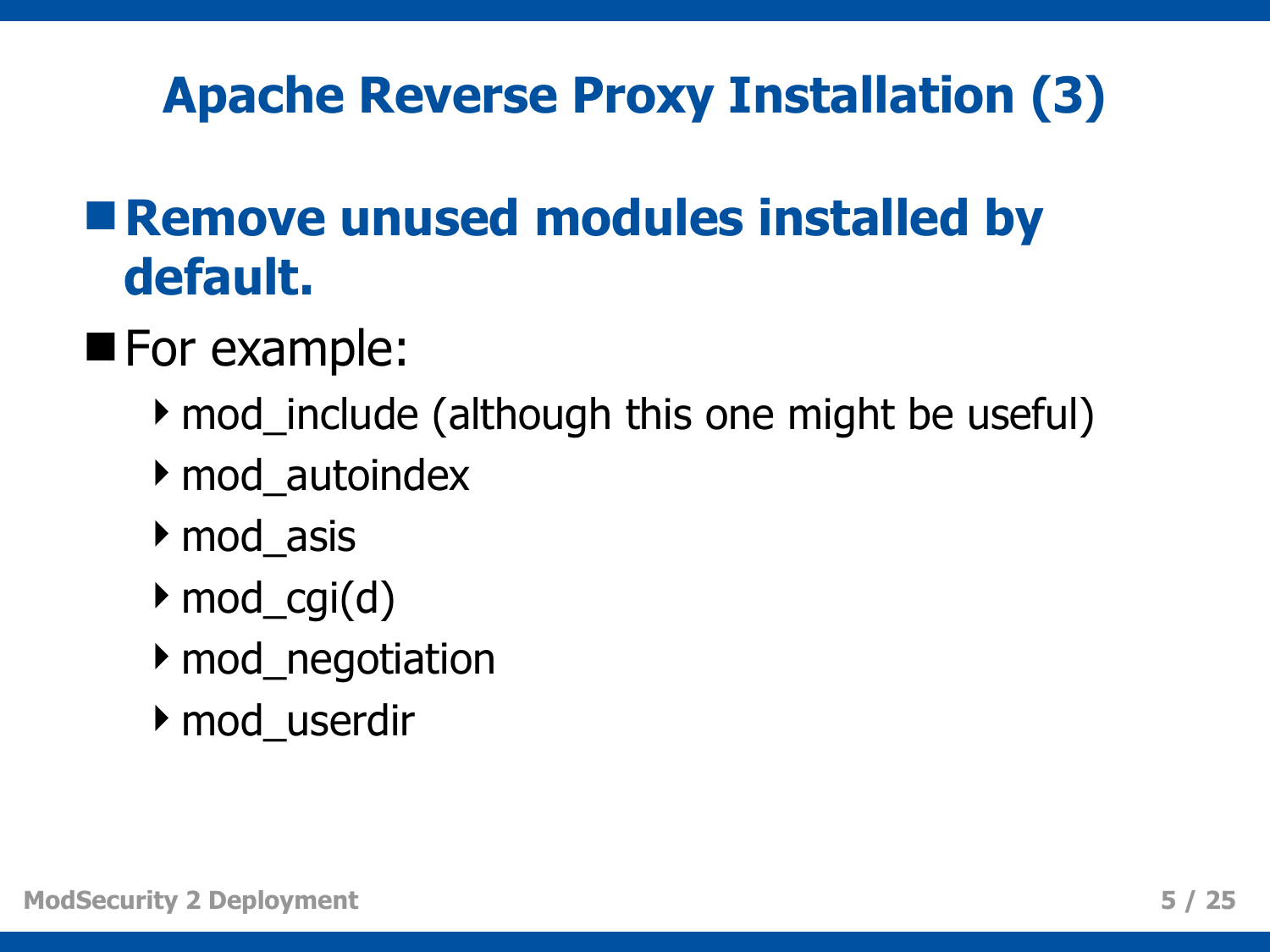#### **Apache Reverse Proxy Installation (4)**

#### **Finally:**

**#** ./configure

--prefix=/opt/apache

- --with-mpm=worker --enable-so
- --enable-unique-id
- --enable-proxy --enable-proxy-http --enable-proxy-balancer
- --enable-rewrite --enable-headers --enable-setenvif
- --enable-logio
- --enable-expires
- --enable-ssl

--enable-deflate --enable-cache --enable-file-cache

--disable-autoindex --disable-asis --disable-cgi --disable-cgid

--disable-negotiation --disable-userdir

#### **# make && make install**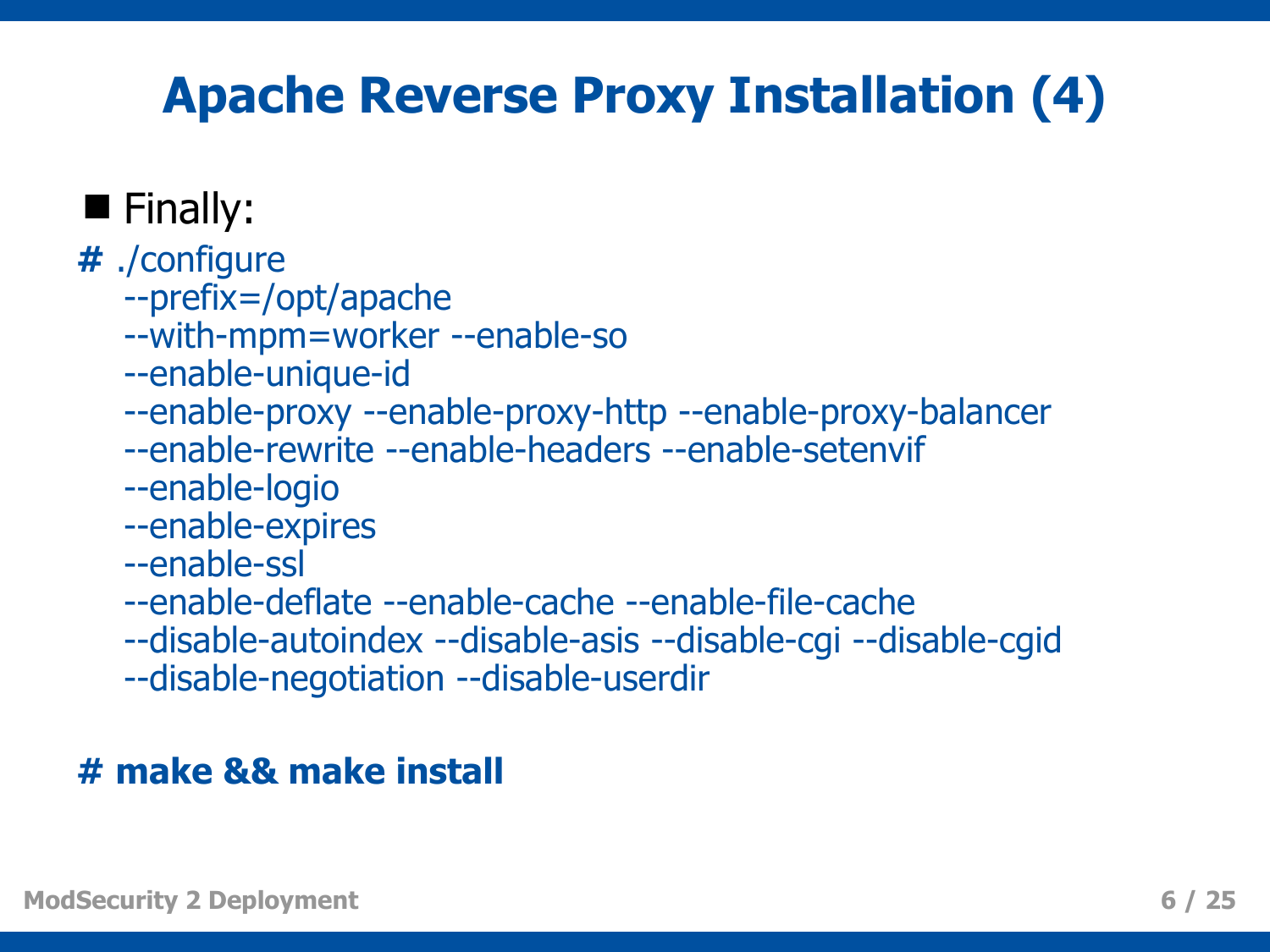## **Apache Hardening (1)**

- In the nutshell (refer to **Apache Security** for detailed coverage):
	- 1. Use own system account (e.g. httpd).
	- 2. Configure account limits.
	- 3. Configure process generation limits (necessary as processes are spawned by root):
	- 4. Put on a separate file system.
	- 5. Change server signature (SecServerSignature ABC).
	- 6. Disable TRACE (TraceEnable Off).
	- 7. Put in jail or restrict using grsecurity or SELinux.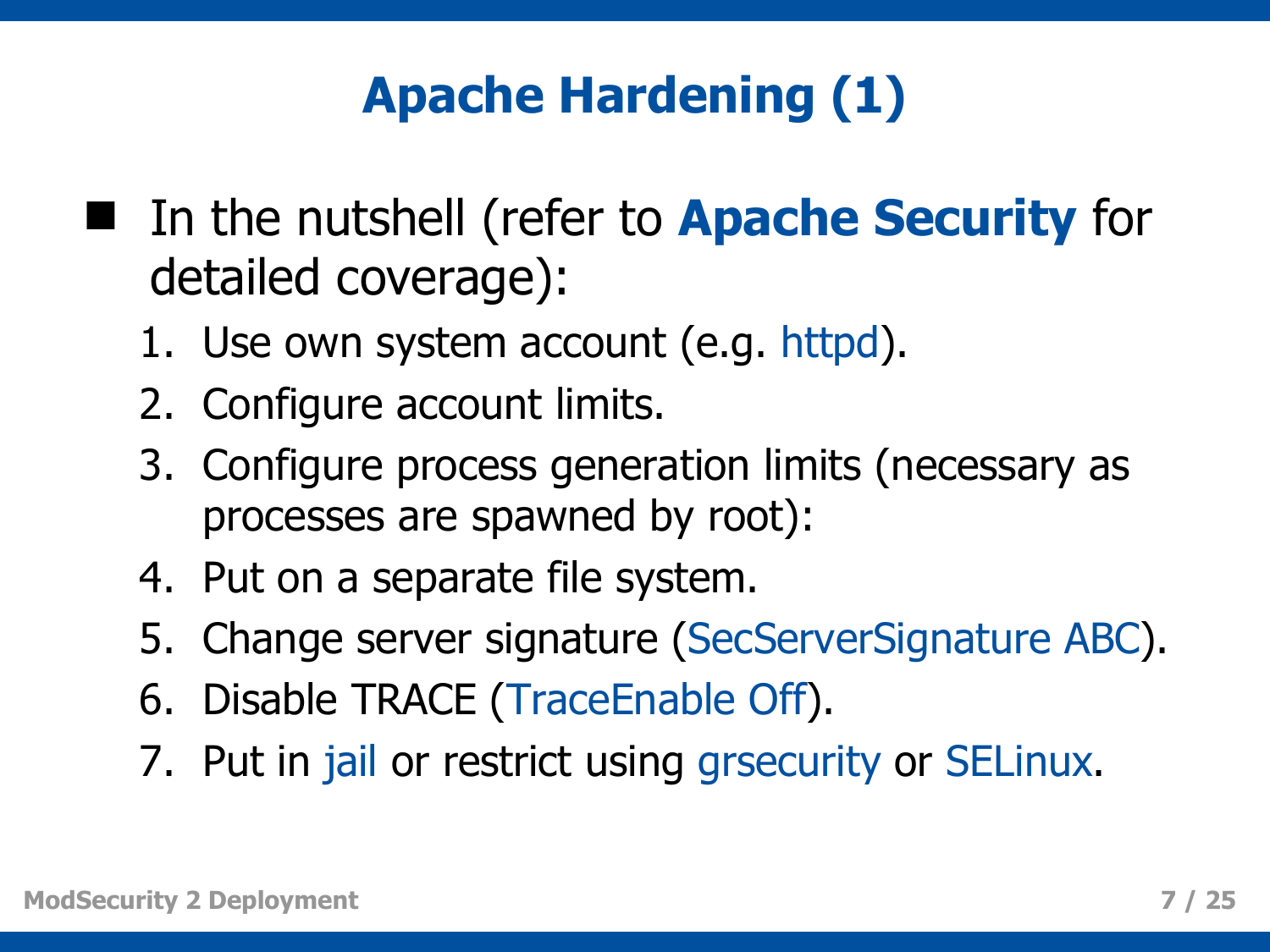## **Apache Hardening (2)**

- Jailing Apache is very easy on Debian with help from makejail.
- I In some cases (e.g. reverse proxy) it is even easier to do with ModSecurity (but libgcc\_s.so.1 and libxml2.so must go into jail to, otherwise restart won't work):
	- # cd /opt
	- # mkdir -r ./jail/opt
	- # mv /opt/apache ./jail/opt
	- # ln -s /opt/jail/opt/apache
- Then add:

LoadFile /lib/libgcc\_s.so.1 SecChrootDir /opt/jail

#### Check with lsof:

# lsof | grep httpd | grep DIR httpd 4440 root cwd DIR 8,1 1024 319542 /opt/jail httpd 4440 root rtd DIR 8,1 1024 319542 /opt/jail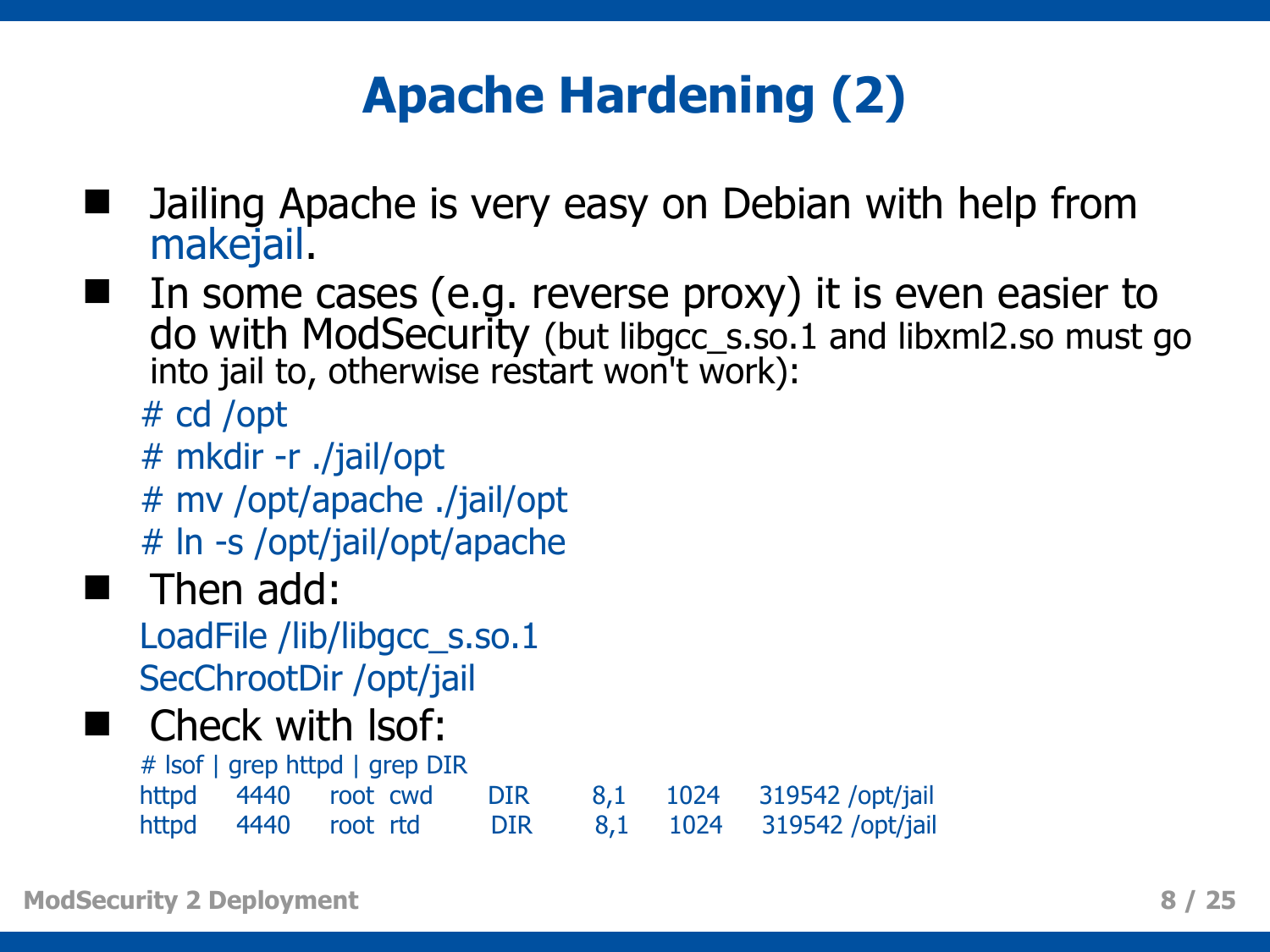## **Apache Hardening (3)**

| <b>Memory consumption limits:</b> |       |  |
|-----------------------------------|-------|--|
| LimitRequestBody                  | 64000 |  |
| <b>LimitRequestFields</b>         | 32    |  |
| LimitRequestFieldSize             | 8000  |  |
| LimitRequestLine                  | 4000  |  |
| LimitXMLRequestBody               | 32000 |  |

#### **Process creation limits (worker MPM):**

| <b>StartServers</b>        |      |
|----------------------------|------|
| <b>MaxClients</b>          | 150  |
| <b>MinSpareThreads</b>     | 25   |
| <b>MaxSpareThreads</b>     | 75   |
| <b>ThreadsPerChild</b>     | 25   |
| <b>MaxRequestsPerChild</b> | 1000 |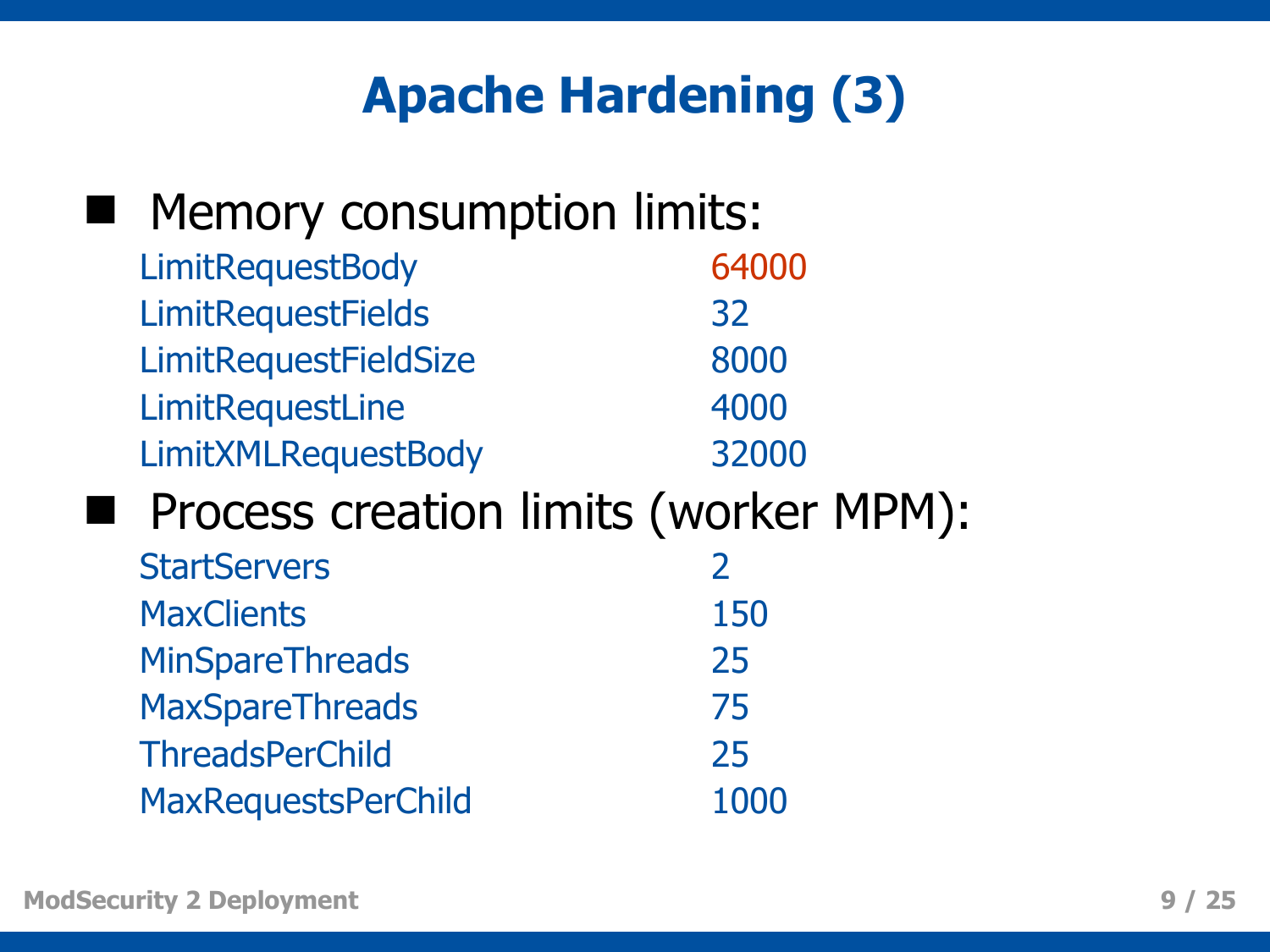## **Configuring Proxy**

#### **Example configuration:**

ServerName www.example.com DocumentRoot /opt/apache/htdocs/ ProxyRequests Off ProxyPass /\_error\_documents\_/ ! ProxyPass / http://192.168.2.101/ ProxyPassReverse / http://192.168.2.101/ ProxyPassReverseCookieDomain www.example.com 192.168.2.101 ErrorDocument 403 /\_error\_documents\_/403.shtml ErrorDocument 502 /\_error\_documents\_/502.shtml ErrorDocument 503 /\_error\_documents\_/503.shtml ErrorDocument 504 /\_error\_documents\_/504.shtml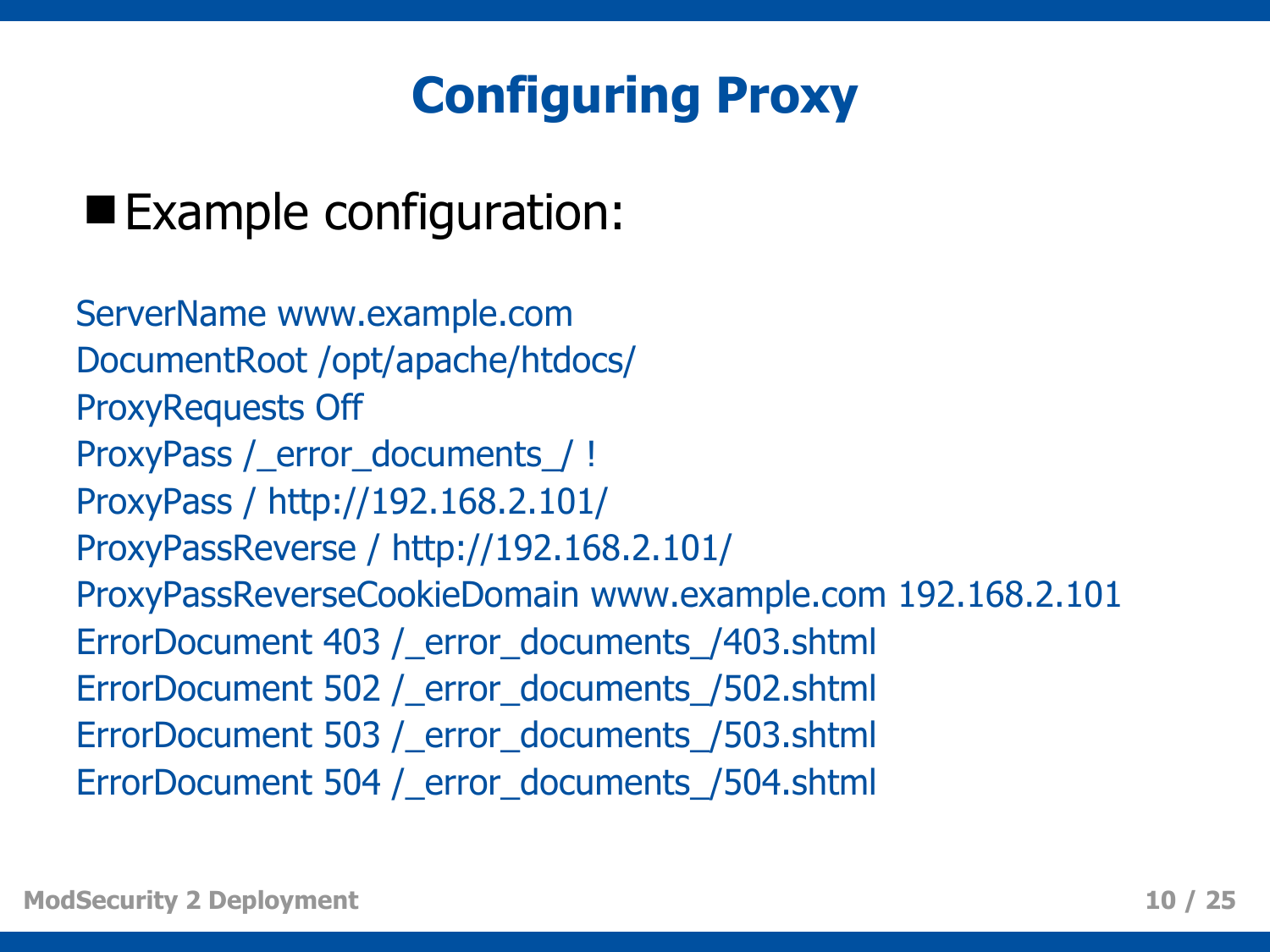#### **Unique Transaction References**

- $\blacksquare$  It is often useful to give a unique transaction reference to the user.
- **Makes it easy to nail down false** positives.

<Location /\_error\_documents\_/> Options +IncludesNoExec

</Location>

■ Then use (in error document):

<!--#echo var= "UNIQUE\_ID" -->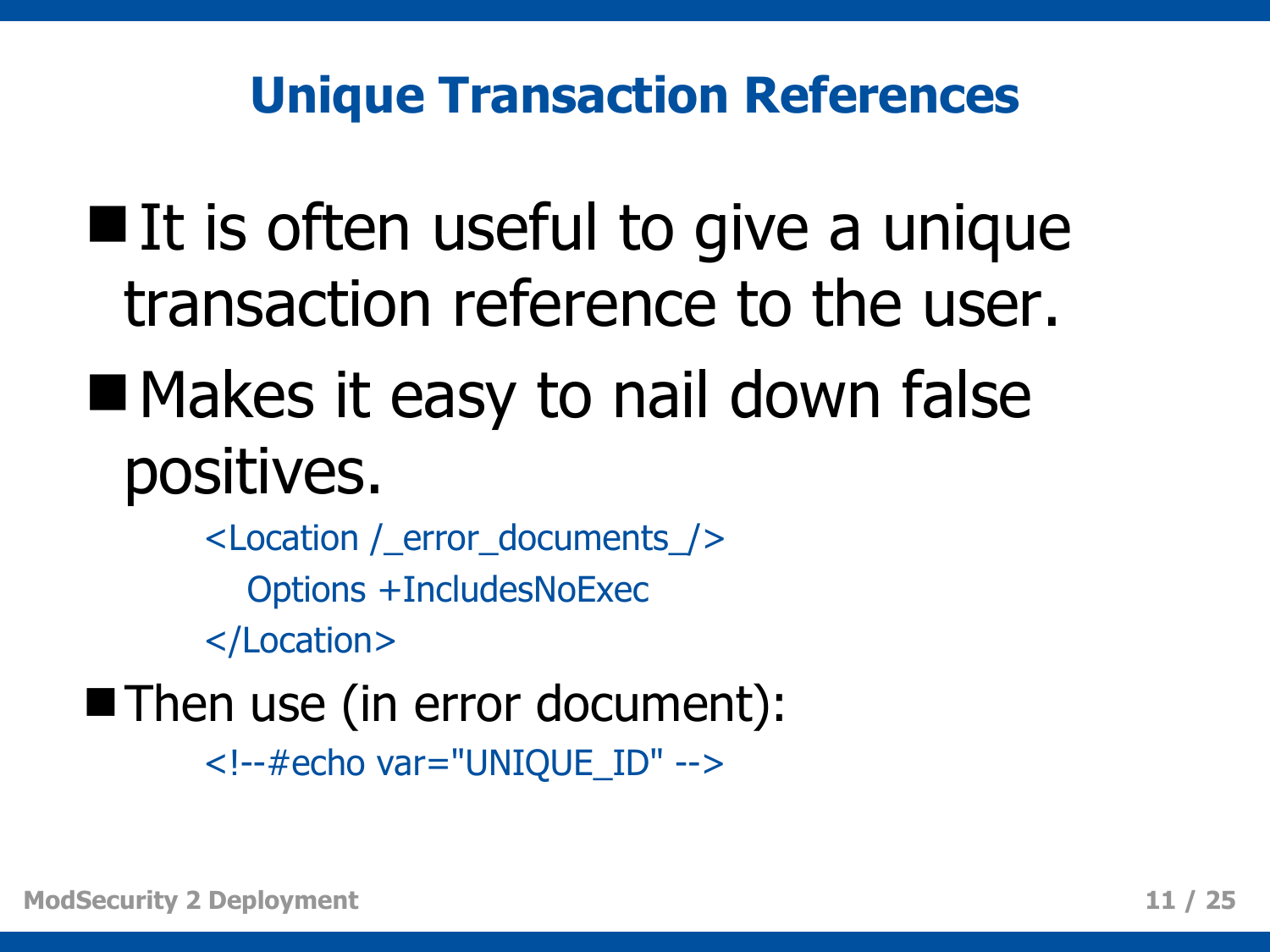#### **ModSecurity Installation (1)**

- Assuming you already have Apache (and libxml2) installed:
	- 1. Edit Makefile to let it know where Apache lives
	- 2. Do make && make install
	- 3. Stop web server
	- 4. Edit httpd.conf to load libxml2 (LoadFile) and mod\_security2.so (LoadModule)
	- 5. Add minimal configuration to test SecRuleEngine On SecRule REQUEST\_URI attack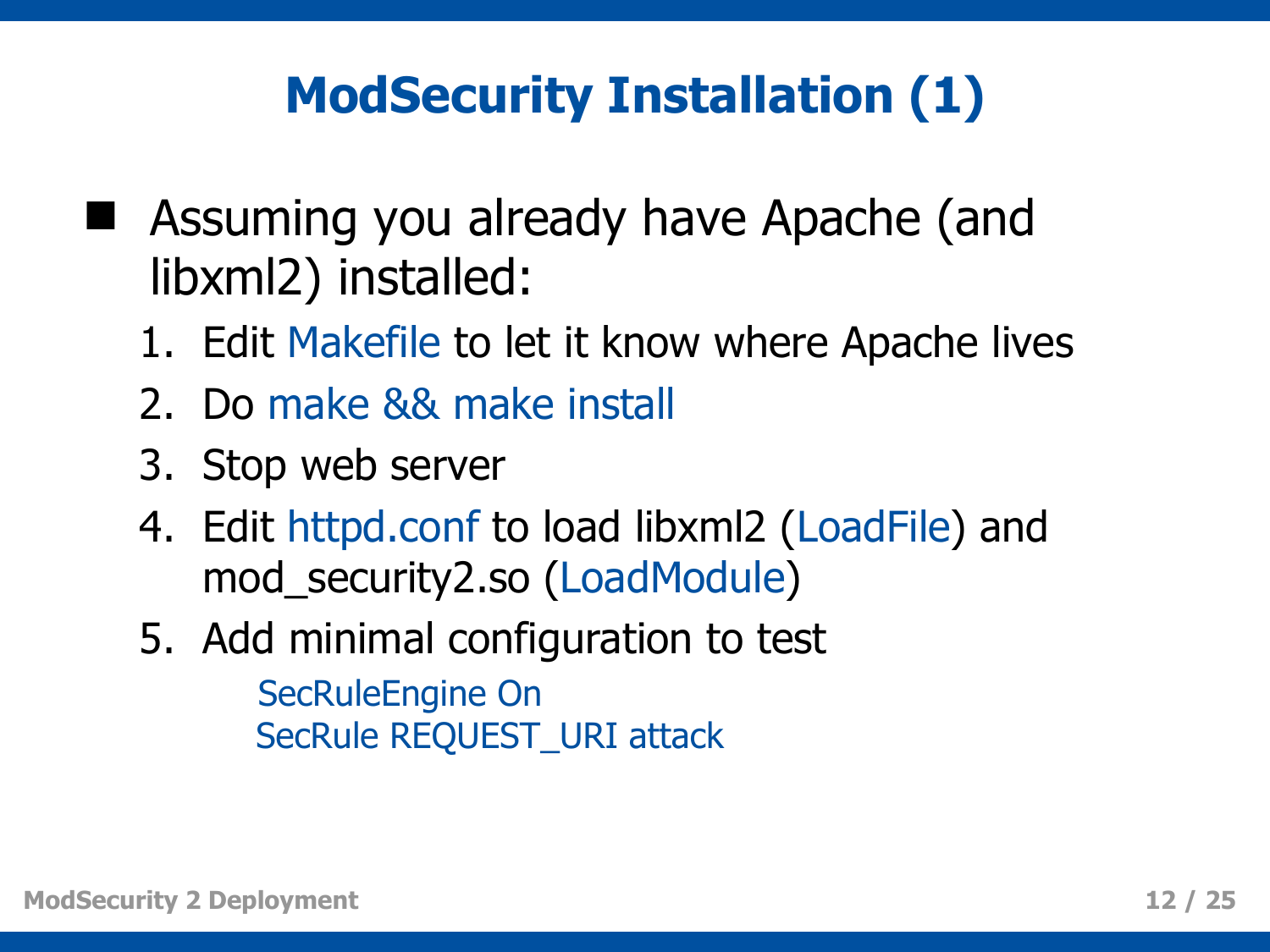#### **ModSecurity Installation (2)**

- Verify ModSecurity is operational:
	- 1. Submit request with attack in the URI.
	- 2. You should get 403 Forbidden in response.
	- 3. Observe the error log for the message.

[Sun Jun 04 10:44:34 2006] [error] [client 192.168.2.11] ModSecurity: Access denied with code 403 (phase 2). **Pattern match "attack" at REQUEST\_URI.** [hostname "192.168.2.111"] [uri "/attack"] [unique\_id "3YvyJ38AAAEAACL@CiMAAAAA"]

4. Removing the offending word should get you a normal page in response.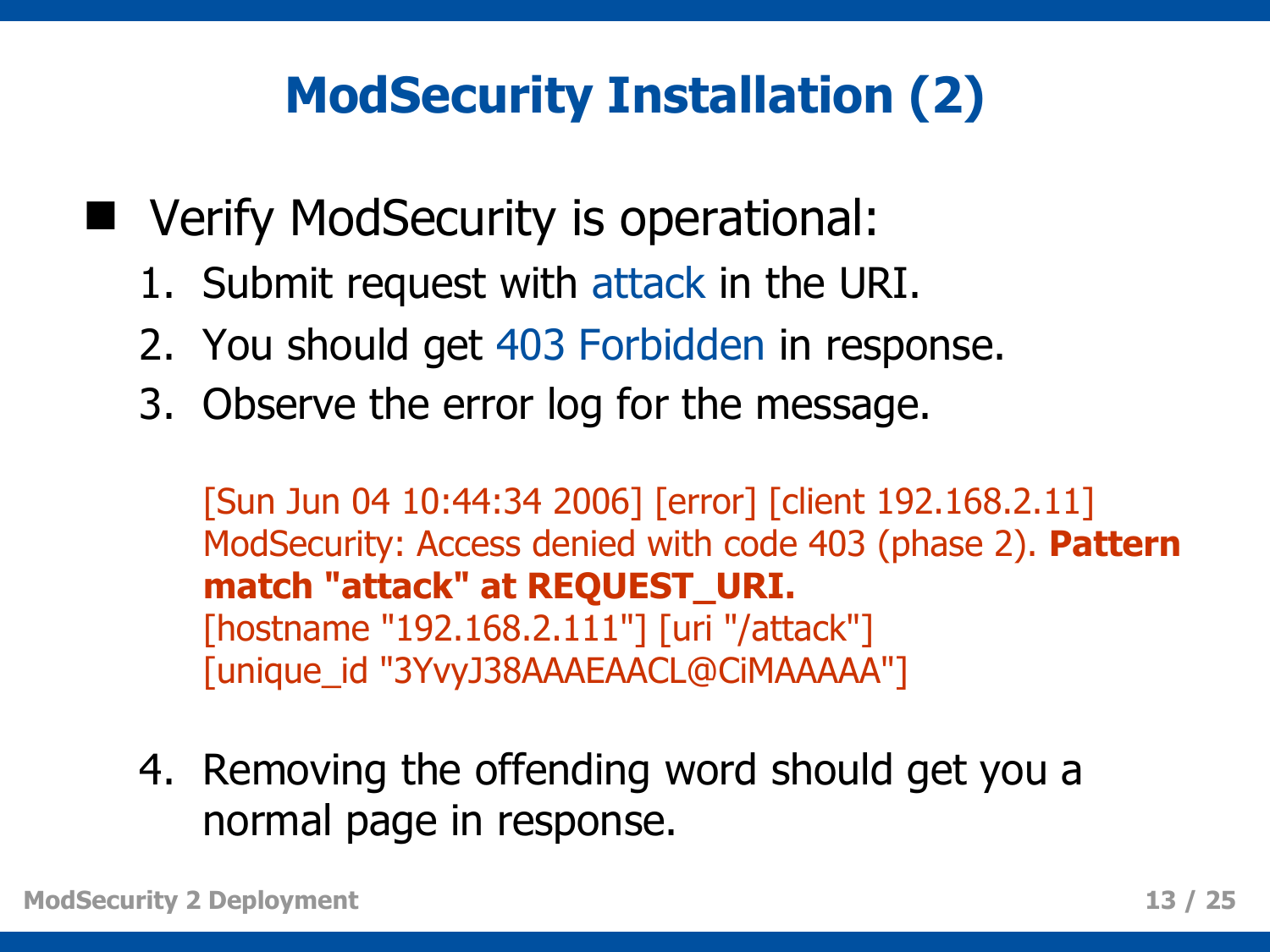#### **ModSecurity Configuration**

- Complete ModSecurity configuration consists of four groups of configuration directives:
	- **1.General configuration options 2.Debug logging options 3.Audit logging options 4.Rules**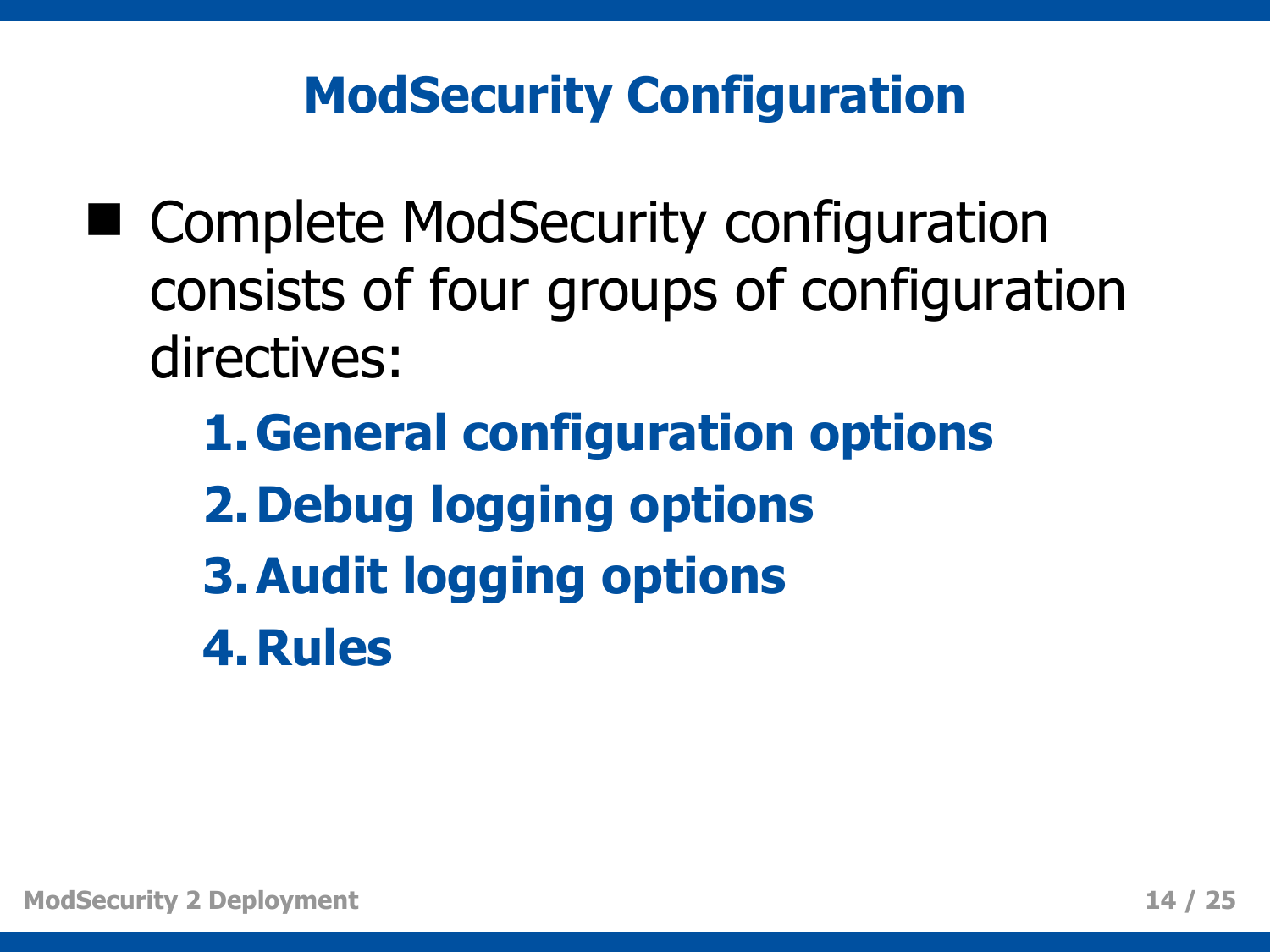#### **Default ModSecurity Configuration (1)**

# Basic configuration options SecRuleEngine On SecRequestBodyAccess On SecResponseBodyAccess On

# Handling of uploaded files SecUploadDir /opt/apache-frontend/tmp/ SecUploadKeepFiles Off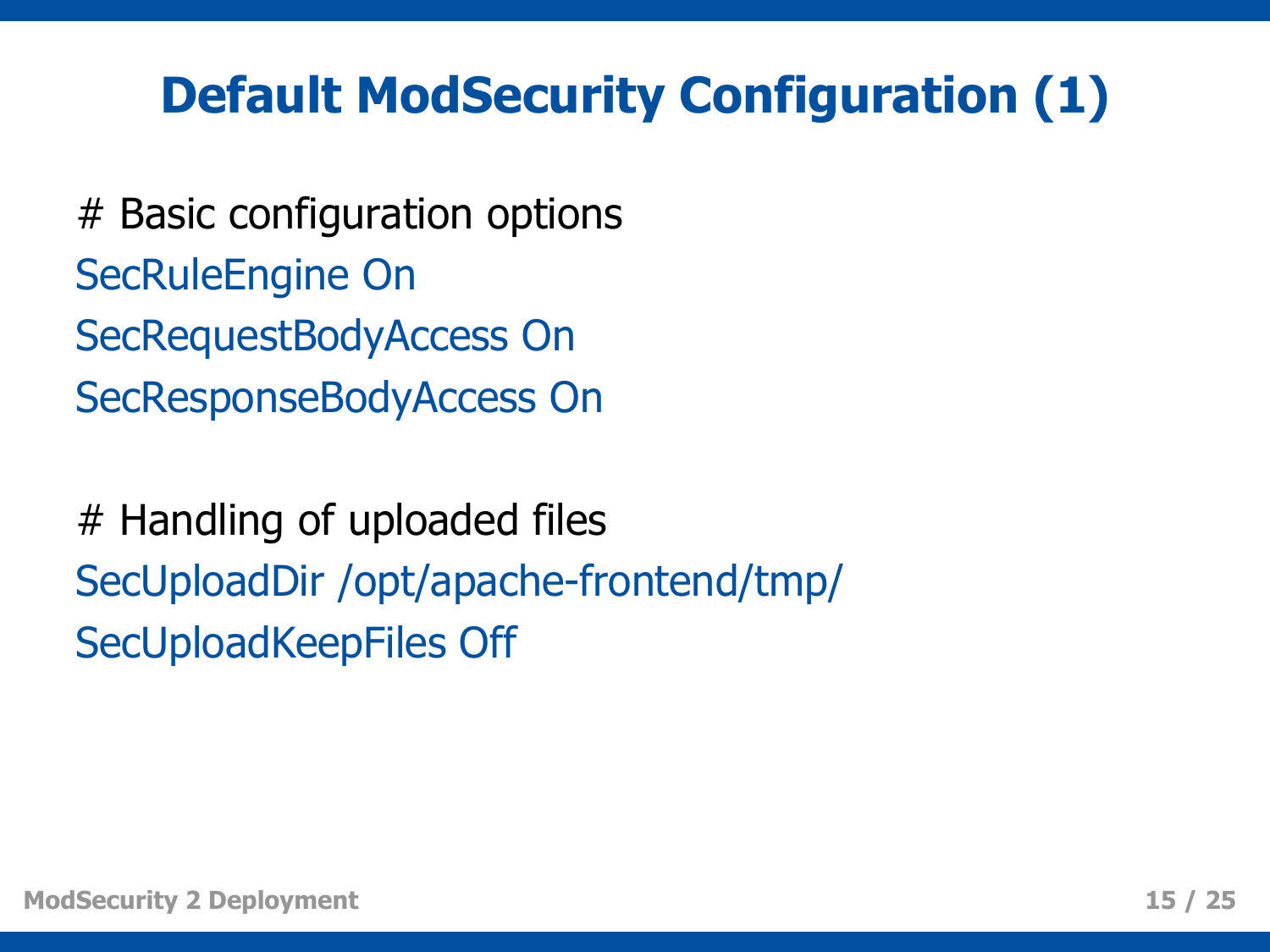#### **Default ModSecurity Configuration (2)**

# Debug log SecDebugLog logs/modsec\_debug.log SecDebugLogLevel 0

# Serial audit log SecAuditEngine RelevantOnly SecAuditLogRelevantStatus ^5 SecAuditLogParts ABIFHZ SecAuditLogType Serial SecAuditLog logs/modsec\_audit.log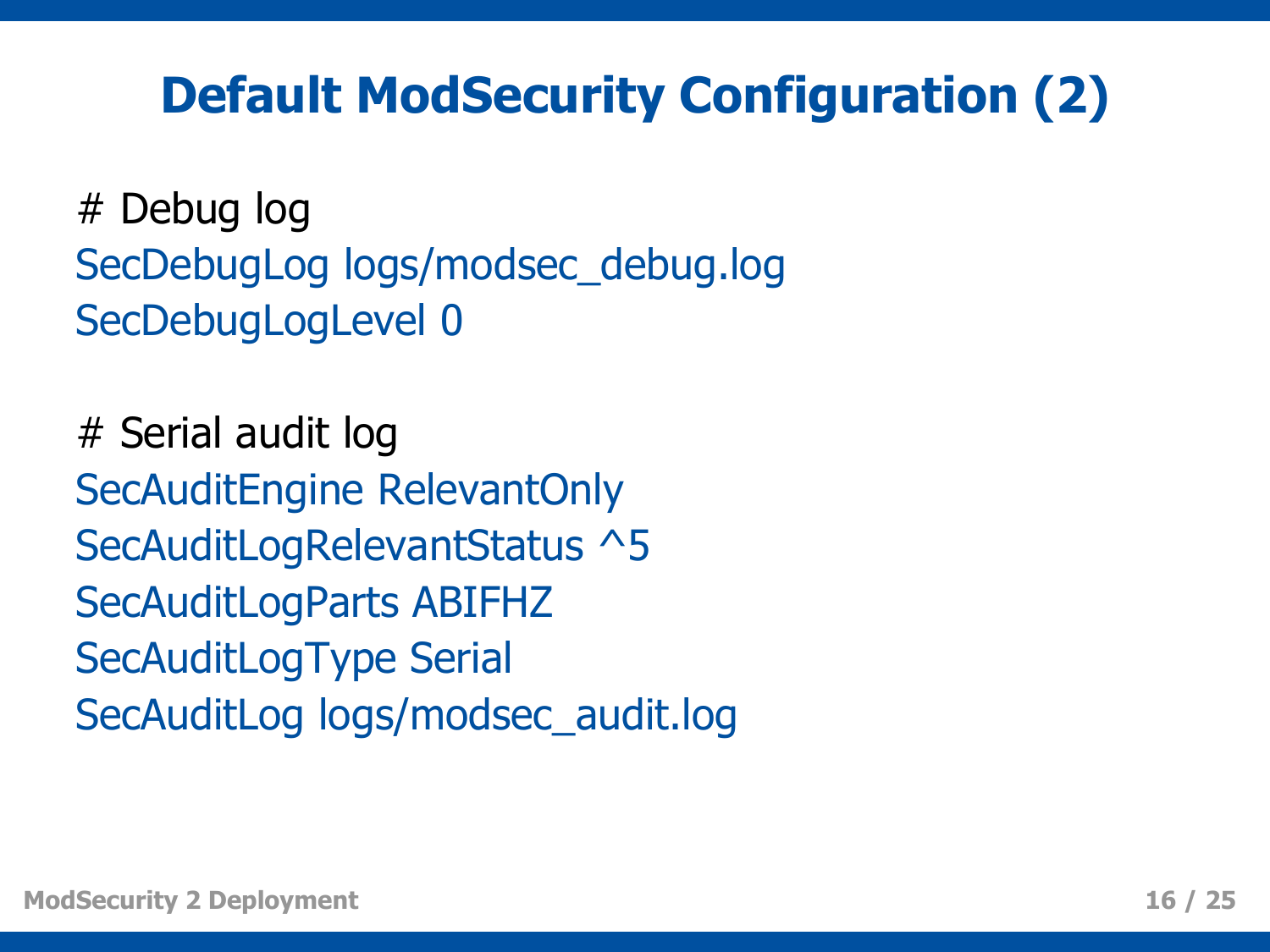#### **ModSecurity Limits**

# Maximum request body size we will accept for buffering SecRequestBodyLimit 131072

# Store up to 128 KB in memory SecRequestBodyInMemoryLimit 131072

# Buffer response bodies of up to 512 KB in length SecResponseBodyLimit 524288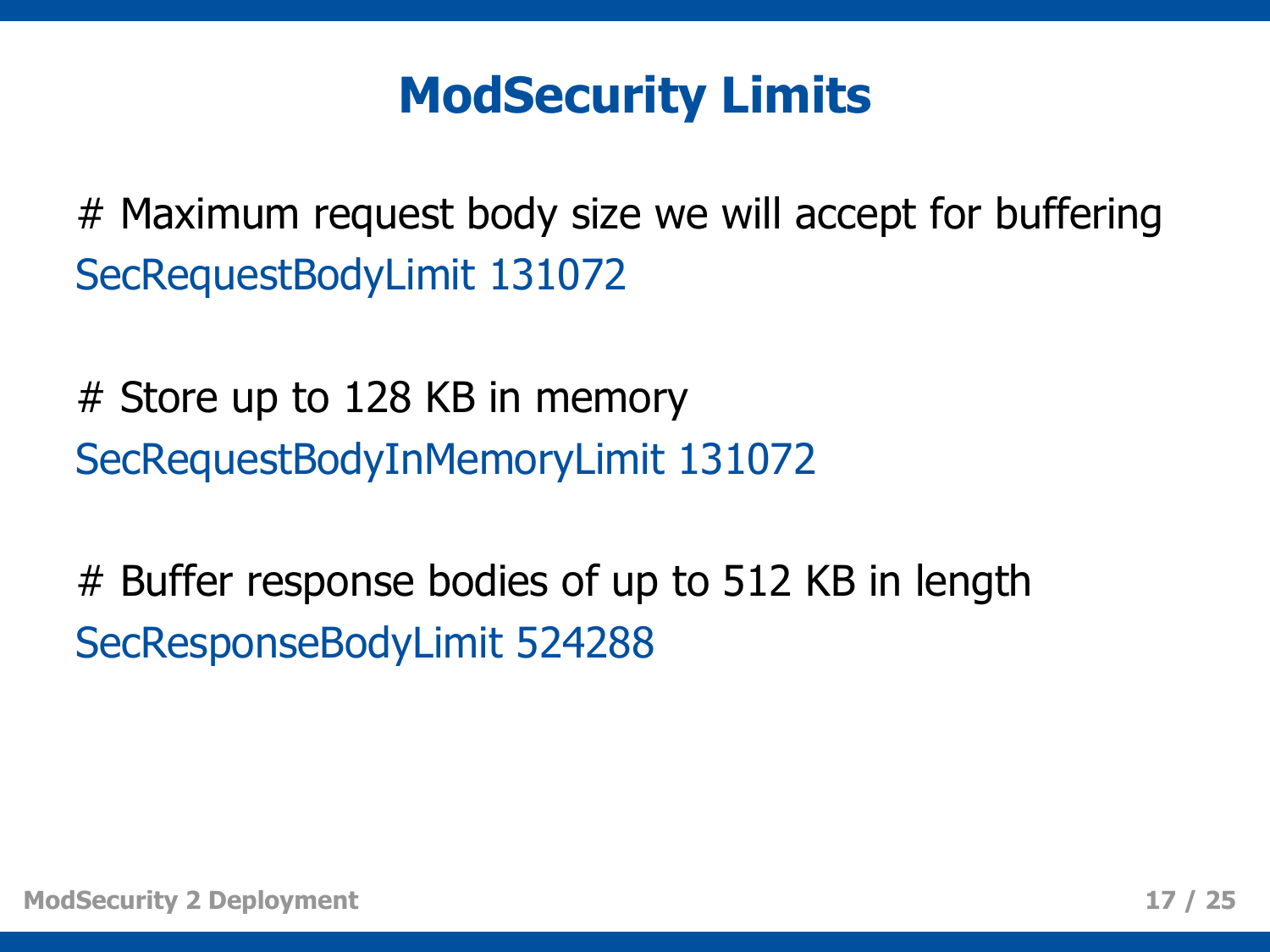#### **Miscellaneous**

- You won't normally use these but they are needed in certain rare circumstances.
- Choosing the Cookie format (v<sup>0</sup> used by default): SecCookieFormat 0
- Choosing argument separator (**&** used by default): SecArgumentSeparator ;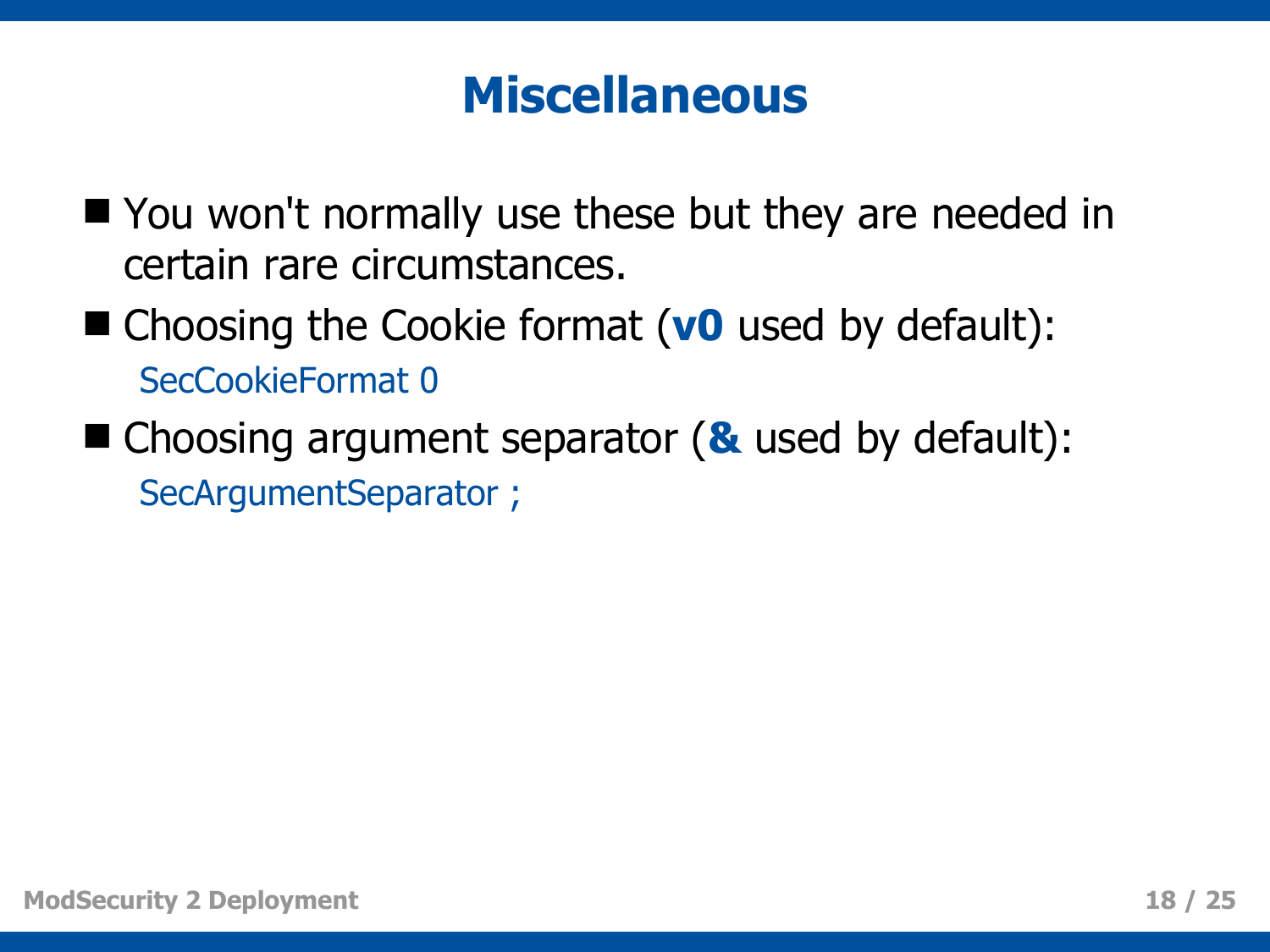## **Impact of ModSecurity (1)**

There are three aspects to consider:

#### **1. Request and response buffering**

- The only way to insure security.
- Can break some applications (e.g. large file uploads).

#### **2. Memory consumption**

- Request and response bodies are sometimes stored in memory.
- Transaction parts need to be normalised.
- Not a problem on a reverse proxy.
- But can be an issue on a server that is already overloaded.

#### **3. CPU consumption**

- Regular expressions are CPU-bound.
- Not a problem on a reverse proxy.
- Can be an issue on a server that is already overloaded.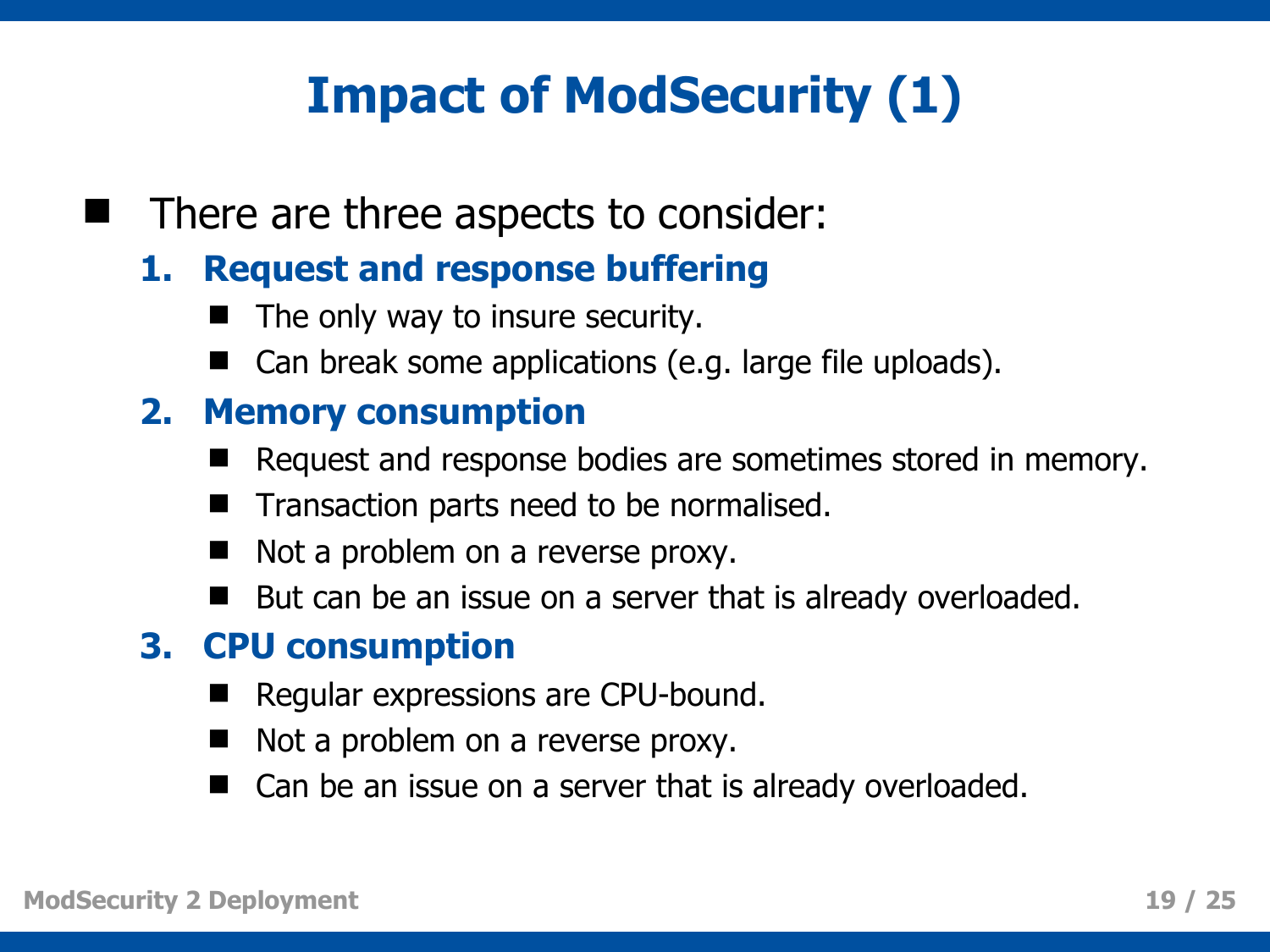## **Impact of ModSecurity (2)**

- In embedded mode the impact is normally very small because web server needs far more time to process each request.
	- Processing time of **under 1 millisecond per request**.
- In reverse proxy mode it typically **halves the maximum number of requests per second** the server can push through.
	- It is not as bad as it sounds.
	- Still you need to perform basic benchmarking to determine the limits of the hardware on which the proxy is running.
	- Modest hardware can push **1500 requests per second** with **under 1 millisecond latency**.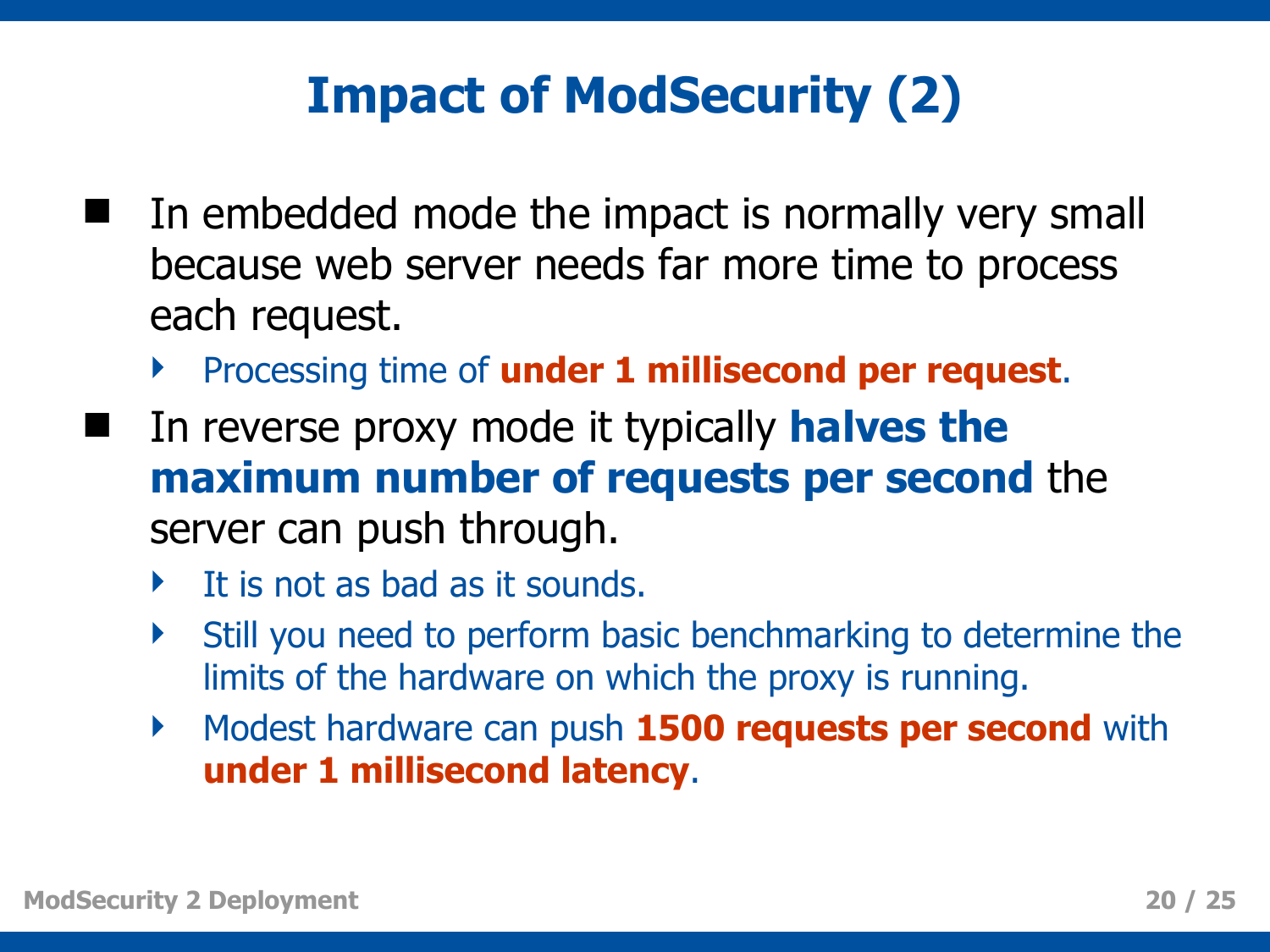#### **Impact of ModSecurity (3)**

 **Red** - without ModSecurity; **Yellow** - with 25 rules; **Green** - with 150 rules (Certified ModSecurity Rules).



**ModSecurity 2 Deployment 21 / 25**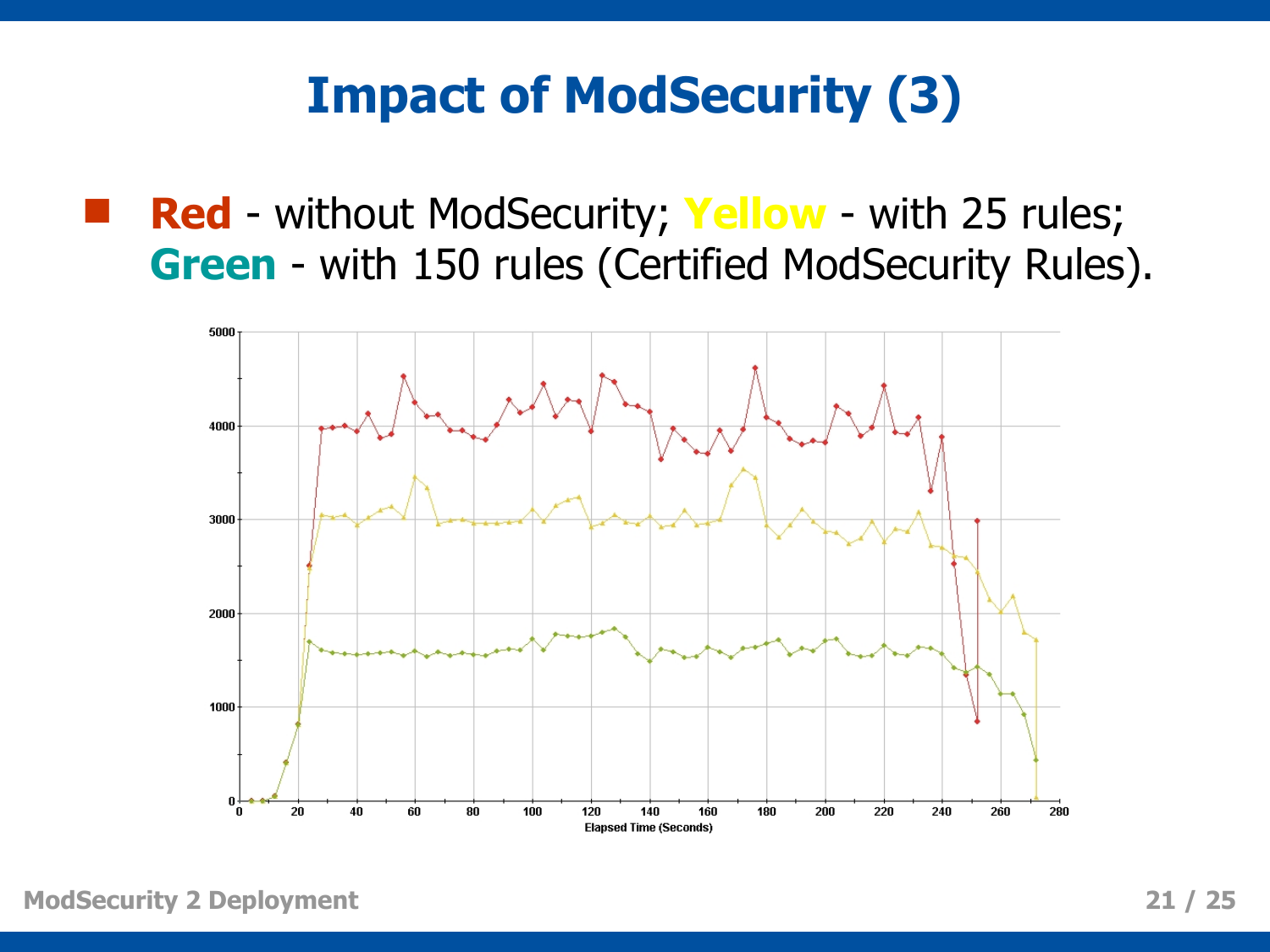#### **Impact of ModSecurity (4)**

- Tested with **Sun v20Z**:
	- Single AMD Opteron 244 (1.8 GHz)
	- 1 GB RAM
	- Gigabit Network
	- ▶ RedHat Enterprise Linux 4 (2.6.9-11 EL)

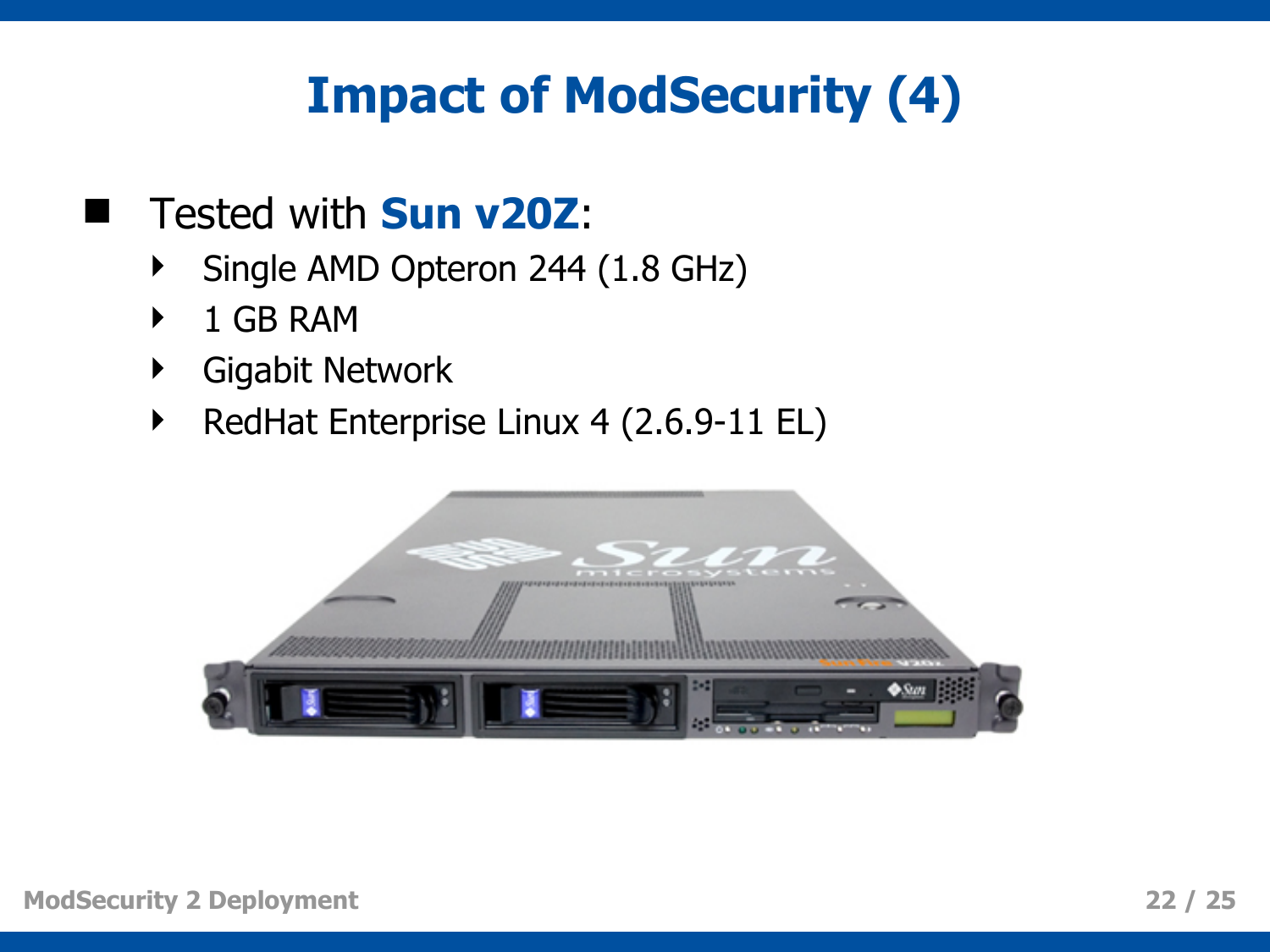## **ModSecurity Console (1)**

- Log & alert centralisation solution, can capture alerts or entire traffic streams.
- Daemon with a GUI (web application).
- Single package (comes with its own web server and database).
- Runs on all platforms that support Java 1.4 or better.
- Will evolve into **Management Console**.

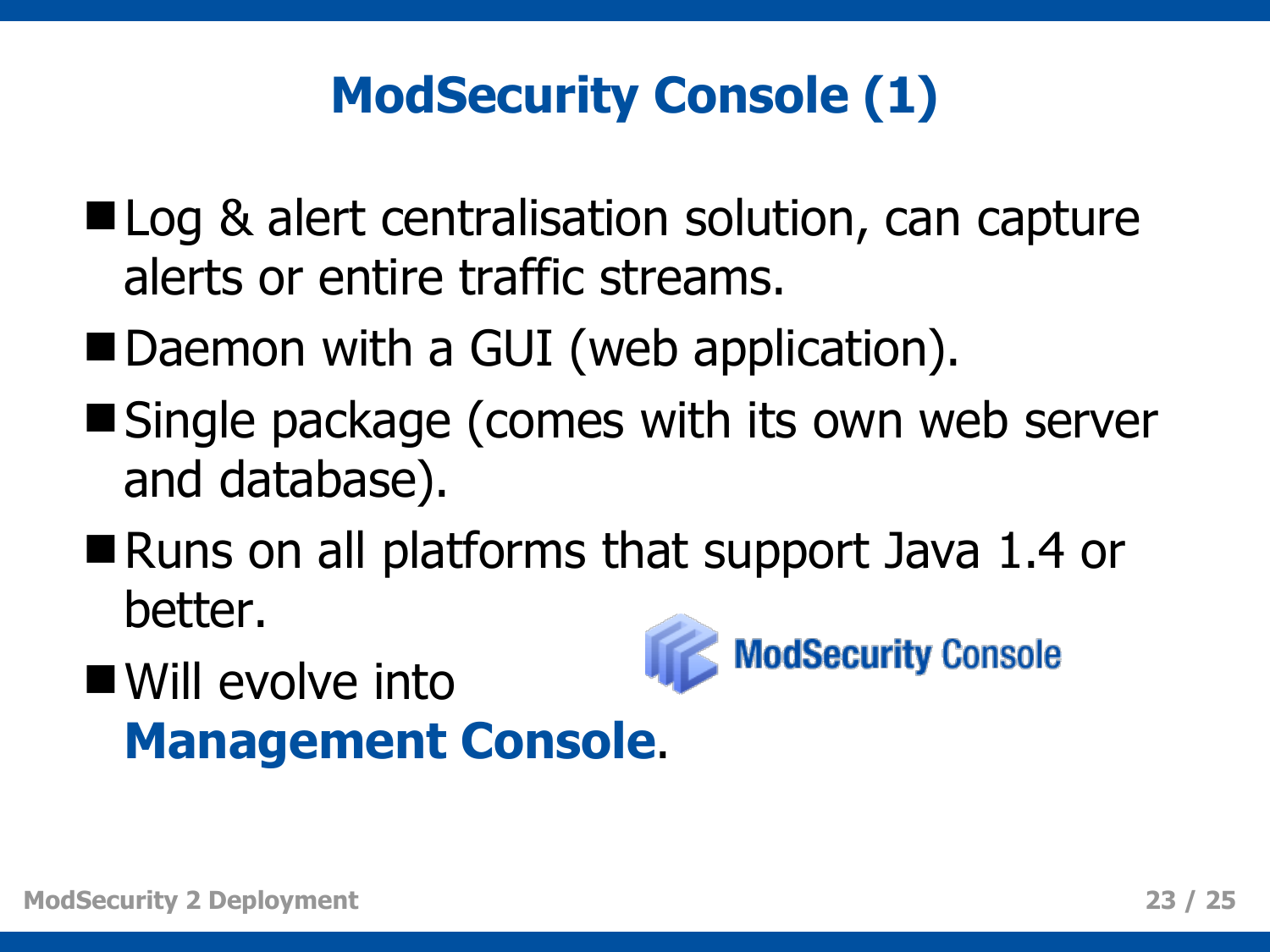## **ModSecurity Console (2)**

- Alert management.
- Sensor statistics.
- **HTML and PDF reports,** on demand or scheduled.
- Automatic report distribution via email.
- Can implement a data retention policy.

|                        | HTTP Transaction: 2906 (2006-06-04 20:34.39) |                                                                   |  |  |  |
|------------------------|----------------------------------------------|-------------------------------------------------------------------|--|--|--|
| Alert Messages         |                                              |                                                                   |  |  |  |
|                        |                                              |                                                                   |  |  |  |
| ID/Rev                 | Severity                                     | Message                                                           |  |  |  |
| 1                      |                                              | EMERG (0) Relevant response status Warning, Pattern m:            |  |  |  |
| Request Details        |                                              |                                                                   |  |  |  |
|                        |                                              |                                                                   |  |  |  |
|                        |                                              |                                                                   |  |  |  |
|                        | GET /tsn/downloads/favicon.ico HTTP/1.1      |                                                                   |  |  |  |
|                        | Host: www.thinkingstone.com                  |                                                                   |  |  |  |
|                        |                                              | User-Agent: Mozilla/5.0 (X11; U; Linux i686; en-US; rv:1.8.0.1) G |  |  |  |
|                        |                                              | $e$ bian-1.8.0.1-11) Galeon/2.0.1 (Debian package 2.0.1-3)        |  |  |  |
|                        |                                              | Accept: text/xml,application/xml,application/xhtml+xml,text/html; |  |  |  |
|                        | $;q=0.8, image/pnq,*/7;q=0.5$                |                                                                   |  |  |  |
|                        | $Accept-Language: de, de-de; q=0.5$          |                                                                   |  |  |  |
|                        | Accept-Encoding: gzip, deflate               |                                                                   |  |  |  |
|                        |                                              | $Accept-Character:$ ISO-8859-15, utf-8; q=0.7,*; q=0.7            |  |  |  |
| Keep-Alive: 300        |                                              |                                                                   |  |  |  |
| Connection: keep-alive |                                              | Cookie: TSN SESSIONID=3acd14cc53b45f5c6bc2384c243ac050            |  |  |  |
|                        |                                              |                                                                   |  |  |  |